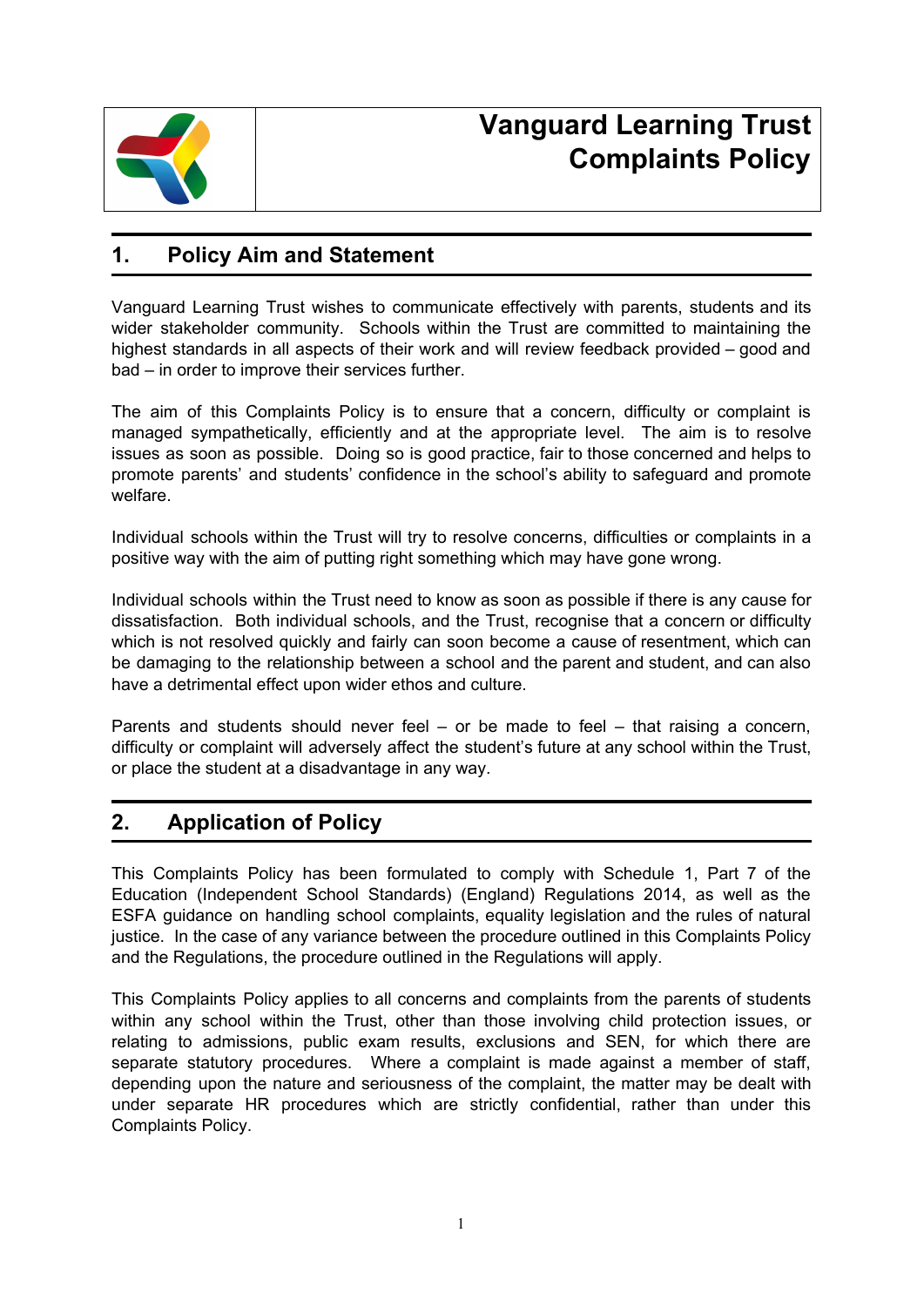This policy does not cover complaints brought by employees within the Trust. Other policies, for instance the Grievance, Disciplinary or Whistleblowing Policy are more appropriate in these instances.

This Complaints Policy distinguishes between a concern or difficulty, which can usually be resolved informally, and a formal complaint which will require further investigation.

#### The Rules of Natural Justice

Simply put, the rules of natural justice relate to fairness. The Trust will ensure that all concerns, difficulties or complaints are dealt with in accordance with the following principles:

- All parties will be provided with all information and documentation pertinent to the matters raised;
- All parties will be given the opportunity to prepare and present their case and respond to the other parties involved;
- All persons investigating and making decisions in relation to the matters raised will be impartial and will do so without bias (or apparent bias) to any party involved;
- All decisions will be made on a balanced and considered assessment of the information before the investigator only;
- All decisions will be based upon logical conclusions, applying the principle of balance of probability, and not on mere speculation or suspicion;
- All decisions will be supported by detailed reasons which will be disclosed to all parties involved.

#### Equality Act 2010

The Trust will deal with concerns, difficulties and complaints in accordance with its duty under the Equality Act 2010 to have due regard to the need to:

- Eliminate discrimination, harassment, victimisation and other conduct prohibited by the Equality Act 2010;
- Advance equality of opportunity between those who share a relevant protected characteristic and those who do not, by having regard to the need to:
	- remove or minimise disadvantages connected to a relevant protected characteristic; and
	- take steps to meet the different needs of those sharing a relevant protected characteristic; and
	- encourage those who share a relevant protected characteristic to participate in school life and activities in which participation is disproportionately low;
- Foster good relations between those who share a relevant protected characteristic and those who do not, by having regard to the need to:
	- tackle prejudice; and
	- promote understanding;

"Relevant protected characteristics" includes sex, race, disability, religion or belief, sexual orientation, gender reassignment, pregnancy and maternity and (in the case of persons who are not students) marriage and civil partnership, and age.

In addition, the Trust will comply with its duty to make the following reasonable adjustments for persons with a disability: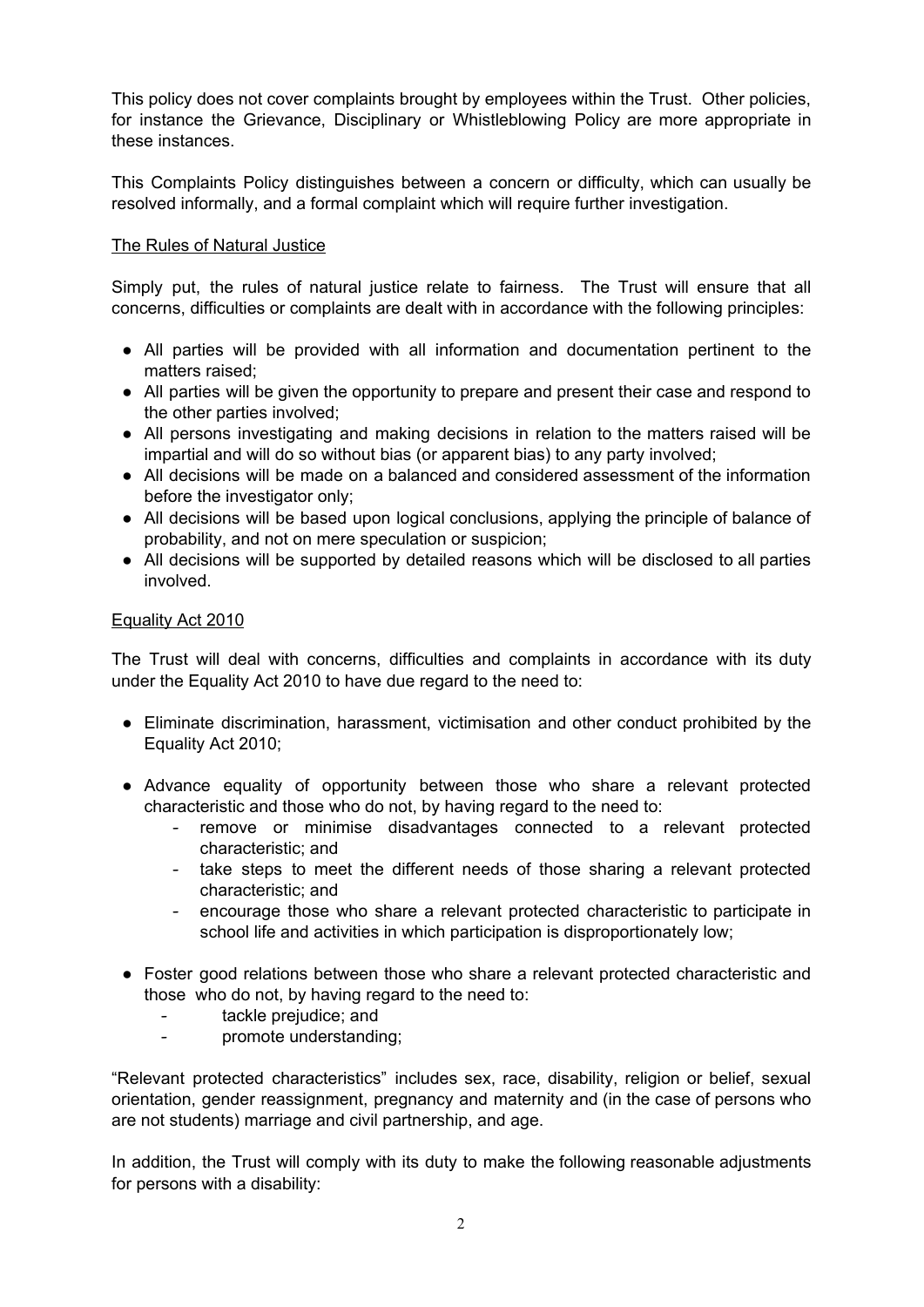● Where a provision, criterion or practice places a disabled person at a substantial disadvantage compared to a person who is not disabled, reasonable steps will be taken to avoid that disadvantage;

Where a disabled person would, but for the provision of an auxiliary aid, be placed at a substantial disadvantage compared with a person who is not disabled, reasonable steps will be taken to provide the auxiliary aid.

An auxiliary aid can be a piece of equipment or a service.

If a Complainant or other person involved in the complaints procedure requires an interpreter, a signer or any other assistance at meetings or at a Complaint Panel Hearing, they should let the individual school know immediately.

If a complainant commences legal action in relation to their complaint, the complaints procedure will be suspended until the legal proceedings have concluded.

### **3. Terms Used**

For the purpose of this Complaints Policy, a "parent" includes the natural or adoptive parent of a student, irrespective of whether they are or ever have been married, whether they are separated or divorced, whether the student lives with them, whether the father has parental responsibility for the student or whether they have contact with the student.

A "parent" will also include a non-parent who has parental responsibility for a student, an adult non-parent with whom the student lives, and an adult who is involved in the day-to-day care of the student (for example, collecting or dropping off the student from school).

Any reference to a "student" will also include a prospective or former student of any school within the Trust.

A person making a complaint will be referred to as a "Complainant" throughout this Complaints Policy.

#### **4. Procedure**

This Complaints Procedure consists of four stages:

- $\bullet$  Stage 1 Concerns and difficulties, dealt with informally;
- Stage 2 Complaints formally investigated by the Headteacher (or designate);
- $\bullet$  Stage 3 Complaint Panel Hearing.

#### **5. Time Limits**

Schools within the Trust aim to resolve concerns, difficulties and complaints in a timely manner. Time limits for each stage of the procedure are set out under each individual stage.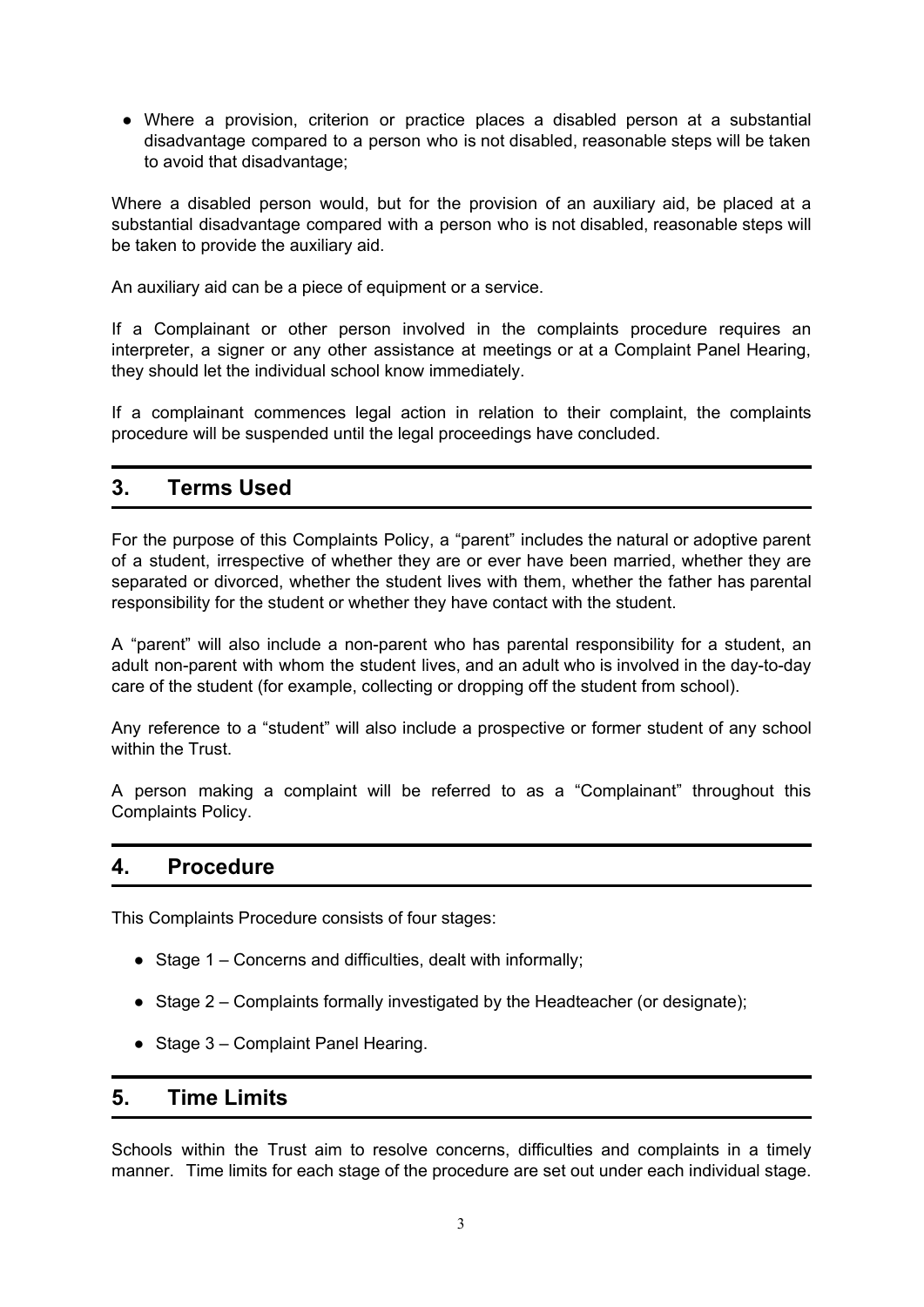For the purposes of this Complaints Policy, a "school day" is defined as a weekday during term time, when the school is open to children<sup>1</sup>. The definition of "school day" therefore excludes weekends, school holidays, bank holidays and staff training days. Term dates are published on each individual school's website, and information about term dates is made available to parents and students periodically. Any complaint made during the holidays will be acknowledged on the first school day of the new half term.

Although every effort will be made by individual schools to comply with the time limits specified under each stage of the procedure, it may not always be possible to do so, for example due to the complexity or number of matters raised, or due to the unavailability of the Complainant to attend a meeting, if offered. In all cases, **where a time limit cannot be complied with, the individual school will write to the Complainant within the specified time limit, setting out the reasons why the time limit cannot be complied with, and confirming the new time limit which will apply**.

If a complainant wants to withdraw their complaint this must be made in writing.

## **6. Complaints Against a Local Headteacher**

If a complaint is about the conduct of an individual Headteacher, the Chair of the Local Governing Body will investigate the complaint under **Stage 2** of this Complaints Policy.

The Board of Trustees will fulfil responsibilities under **Stage 3** of this Policy

### **7. Complaints Against the Chair of the Local Governing Body**

If a complaint is about the conduct of the Chair of the Local Governing Body, the Headteacher will consider the complaint under **Stage 2** of this Complaints Policy as normal. The Board of Trustees will fulfil responsibilities under **Stage 3** of this Policy

### **8. Late Complaints**

Where a complaint is submitted more than three months after the incident or event (or where the complaint relates to a series of incidents or events, more than three months from the date of the latest incident or event), the Trust reserves the right to refuse to investigate the complaint **if it appears reasonable and fair to do so, having regard to the circumstances surrounding the complaint**.

Where a school decides that a late complaint will not be investigated, the school will write to the Complainant notifying them of the decision within **five school days** of the complaint being received.

If the Complainant is unhappy with the decision not to investigate a late complaint, the Complainant may write to the Chair of the Local Governing Body asking for the decision to be reviewed. The Chair of the Local Governing Body will be provided with all documentation relating to the complaint, together with the letter from the school to the Complainant, and will review the decision not to investigate the complaint. The Chair of the Local Governing Body will **not** investigate the complaint itself during this review.

 $<sup>1</sup>$  Any complaints made during the holidays will be acknowledged on the first day of the new half term.</sup>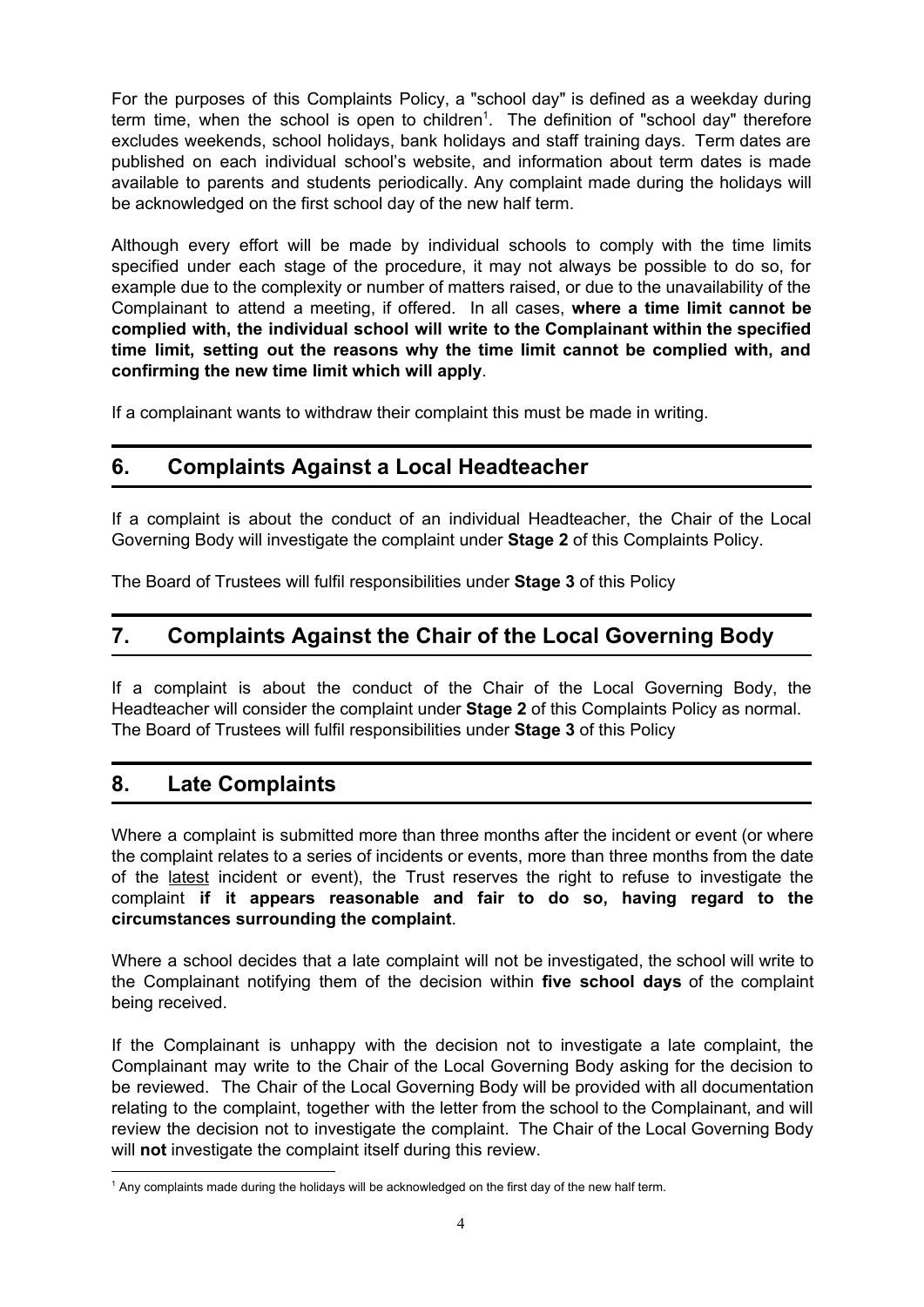The Chair of the Local Governing Body will write to the Complainant with the outcome of the review within **ten school days** of the date that the letter from the Complainant seeking the review was received, and provide the school with a copy of the letter.

If the Chair of the Local Governing Body quashes the decision not to investigate the complaint, it will be referred to the school to be dealt with under this Policy in the usual way.

If the Chair of the Local Governing Body upholds the decision not to investigate the complaint, the Complainant may refer the concern or complaint to the Department for Education using the procedure stated towards the end of this Policy.

In exceptional circumstances, the Chair of the Local Governing Body can delegate the responsibility for the review to the Vice-Chair of Governors.

### **9. Vexatious, Unreasonable, or Repeated Complaints**

There may be occasions when, despite a complaint being considered under all stages in this Policy, the Complainant persists in making the same complaint. There may also be occasions when a Complainant raises unreasonable persistent complaints or complaints about matters which do not affect them. There may also be occasions when a complaint is made about a matter which is clearly so trivial that it would be a waste of a school's resources to deal with it under the formal stages of the procedure.

In all of these cases, the Trust reserves the right to regard the complaint as vexatious and/or repeated and to refuse to investigate it under the procedure in this Complaints Policy, **if it appears reasonable and fair to do so, having regard to the circumstances surrounding the complaint**.

Examples of the types of behaviour which may be considered unreasonable or vexatious are contained at Annex 3.

Where an individual school decides that a complaint is vexatious and/or repeated and will not be investigated, the school will write to the Complainant within **five school days** of the complaint being raised to notify them of the decision.

If the Complainant is unhappy with the decision not to investigate a vexatious and/or repeated complaint, they may write to the Chair of the Local Governing Body to ask for the decision to be reviewed. The Chair of the Local Governing Body will be provided with all documentation relating to the current complaint and any previous complaints which were relevant to the decision, together with the letter from the school to the Complainant, and will review the decision not to investigate the complaint. The Chair of the Local Governing Body will **not** investigate the complaint itself during this review.

The Chair of the Local Governing Body will write to the Complainant with the outcome of the review within **ten school days** of the date that the letter from the Complainant seeking the review was received.

If the Chair of the Local Governing Body quashes the decision not to investigate the concern or complaint, it will be referred to the school to be dealt with under the procedure in this Complaints Policy in the usual way.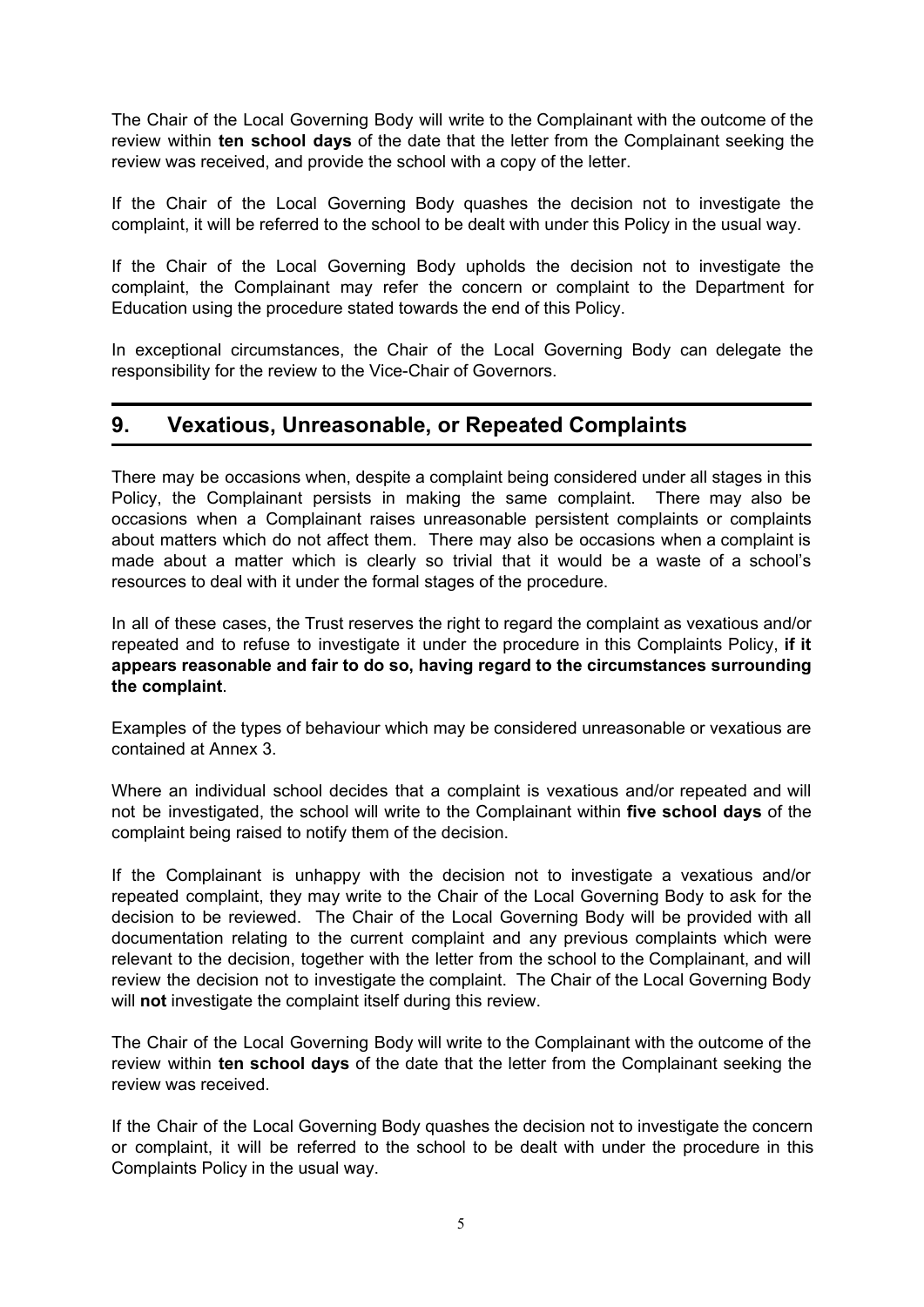If the Chair of the Local Governing Body upholds the decision not to investigate the concern or complaint, the Complainant may refer the concern or complaint to the Education Funding school using the procedure stated towards the end of this Policy.

In exceptional circumstances, the Chair of the Local Governing Body can delegate the responsibility for the review to the Vice-Chair of Governors.

### **10. Anonymous Complaints**

Anonymous complaints will not be investigated under this Policy. Anonymous complaints will be referred to the local Headteacher who will decide what, if any, action should be taken.

# **11. Data Protection Act 2018 and Freedom of Information Act 2000**

Complaints sometimes include requests for information or documentation. Such requests may constitute a "subject access request" under the Data Protection Act 2018 (where the information requested relates to an identifiable individual) or a request for disclosure of information under the Freedom of Information Act 2000 (where the information is general and not related to an identifiable individual).

In both cases, the request to disclose information will be managed in line with the separate policies concerning both of these requests.

Further details can be found in the Trust's Data Protection and Freedom of Information Policies. These are both available on the Trust's website. Hard copies can be provided upon request.

### **12. Retention of Records**

A full written record will be maintained by individual schools of all complaints resolved under Stages 2 to 3.

Records of formal complaints and concerns / difficulties will be retained in line with the Trust's Document Retention Policy, included on the Trust website (www.vlt.org.uk).

Members of staff may also, on occasion, keep a record of any concerns or difficulties raised. Such a record will include details of the issue raised, action taken and, if applicable, the resolution reached.

### **13. Resolution and Outcome Principles**

It is in everyone's interest that concerns, difficulties and complaints are resolved at the earliest possible stage. The way in which the concern, difficulty or complaint is dealt with after the matter is first raised by the Complainant can be crucial in determining whether the complaint will escalate. To that end, members of staff will be periodically made aware of the procedure in this Complaints Policy, so that they will know what to do when a concern or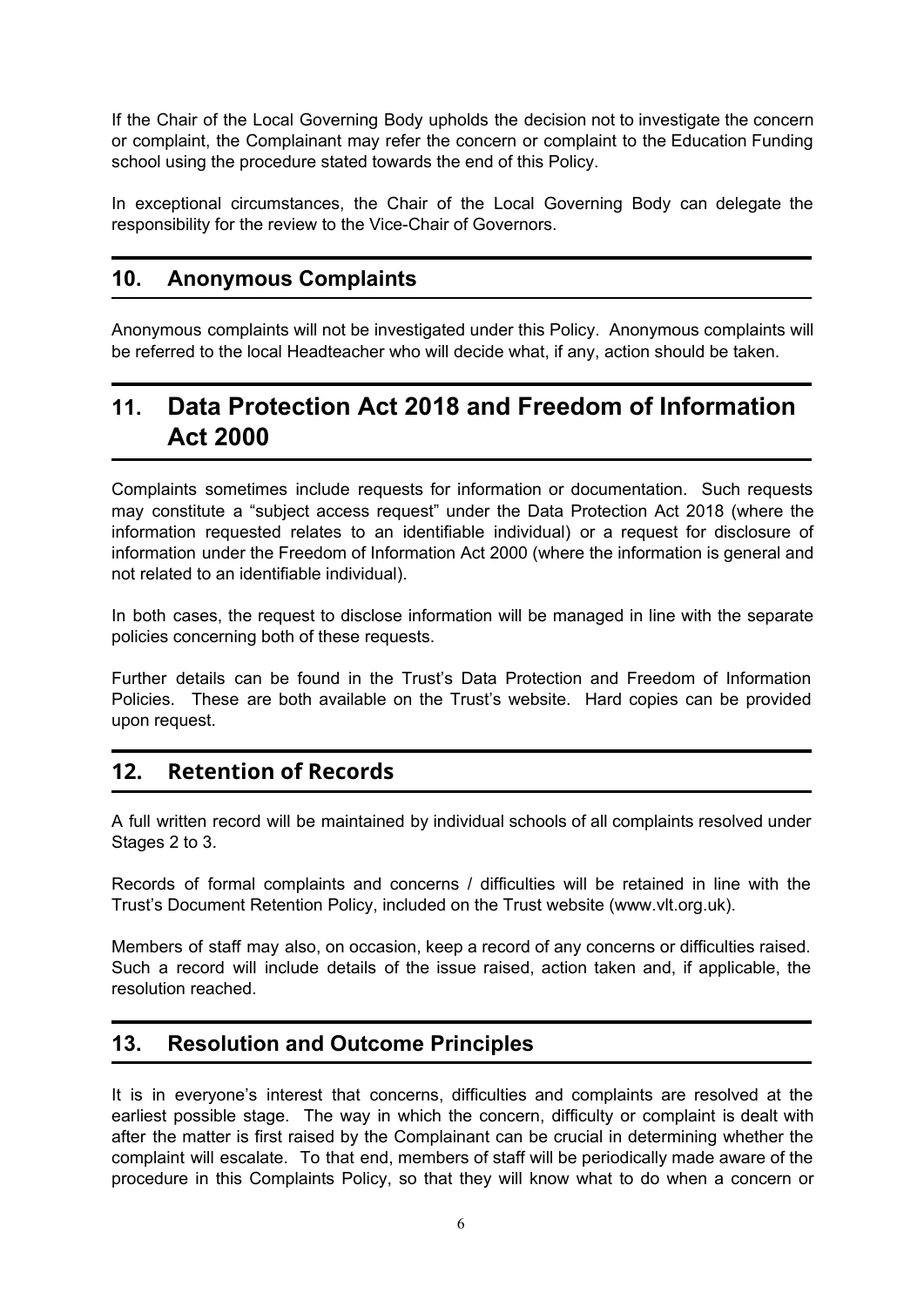difficulty is raised with them.

The Trust understands that complaints can often involve sensitive and emotive issues and that parents / carers are seeking to do the best for their children. In order to resolve complaints effectively, however, it is important that a constructive dialogue is maintained at all times. The Trust reserves the right to suspend the complaints procedure and, in particular, suspend any face-to-face meeting where it is clear that constructive dialogue is not possible.

The steps in this procedure are sequential and should be followed in order. When a Complainant misses out one or more stages, they may be referred back to the relevant stage of the procedure.

At each stage of the complaints procedure, the investigator will consider how the complaint may be resolved. In considering how a complaint may be resolved, the investigator will give due regard to the seriousness of the complaint.

The investigation into the complaint may result in a one of three outcomes:

- There was insufficient evidence to reach a conclusion, so the complaint cannot be upheld;
- The investigation did not substantiate the matters raised, so the complaint cannot be upheld;
- The complaint was substantiated in part or full. A description will be given of the remedial action being taken by the individual school as a consequence of the complaint. This may include further confidential procedures being pursued. **However, details of any disciplinary action or sanctions to be taken against a member of staff are strictly confidential and cannot be disclosed.**

If the complaint is proven, either in full or in part, the investigator may offer one of the following:

- An explanation;
- An apology;
- Reassurance that steps have been taken to prevent a recurrence of events which led to the complaint;
- Reassurance that either the individual school, or the wider Trust, will undertake a review of policies and procedures in light of the complaint.

None of the above will constitute an admission of negligence or an acceptance of liability on behalf of the Trust.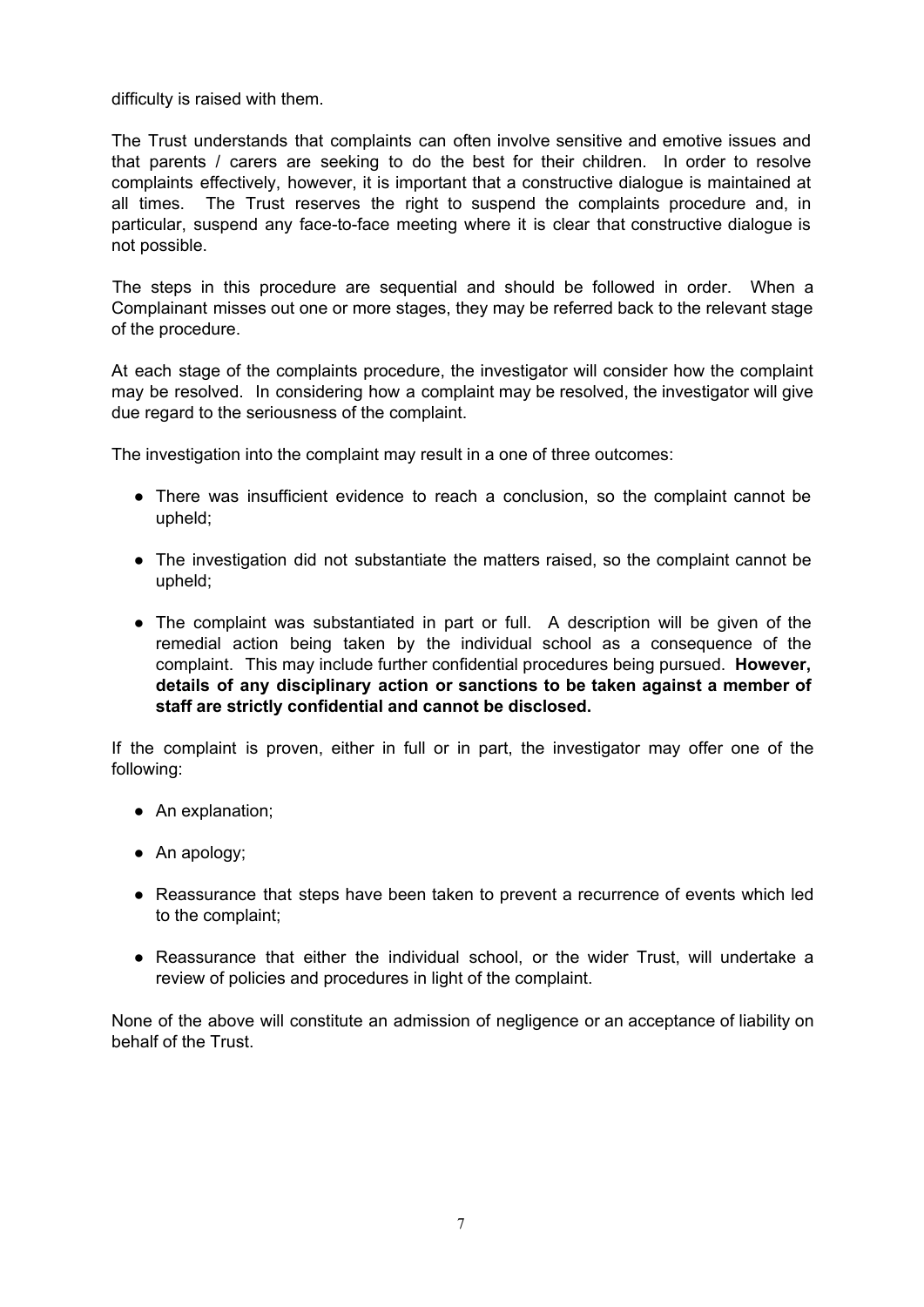# **STAGE 1 – Informal Discussion**

It is expected that any concerns or complaints will be dealt with via informal discussion in the first instance. Complainants may be invited into school to discuss their concerns, or telephone conversations may take place (as appropriate).

A concern is defined as *'an expression of worry or doubt over an issue considered to be important for which reassurances are sought'.* A complaint is defined as *'an expression of dissatisfaction however made, about actions taken or a lack of action'.*

It is in everyone's interest that concerns and complaints are resolved at the earliest possible stage. Many issues can be resolved informally, without the need to use the formal stages of the complaints procedure. Vanguard Learning Trust takes concerns seriously and will make every effort to resolve the matter as quickly as possible.

Complainants should address correspondence to the individual school within the Trust. Specific information is required: what has happened, when did it take place, who was involved and how could the situation be resolved.

Each school within the Trust has established mechanisms through which queries and concerns can be raised informally. Details are included at Annex 2.

Child protection issues should be referred immediately to the Designated Individual within each school with responsibility for Child Protection.

The individual to whom the complaint is referred will investigate and refer back to the complainant **within 5 working (ie school) days** of the initial complaint being made.

If a concern or difficulty is raised with a member of staff who feels that it raises serious issues which should be dealt with as a formal complaint immediately, the member of staff will tell the Complainant that they should put their complaint in writing to the Headteacher under Stage 2 of this Complaints Policy. If the Complainant would prefer to complete a form instead of writing a letter, the Complainant can use the Complaint Form contained in Annex 1 of this Complaints Policy to submit their complaint formally.

### **STAGE 2 – Formal Complaint to the Headteacher (First Formal Stage)**

If the complainant is not satisfied with the outcome of the first stage, or wishes to raise a serious matter which requires formal investigation from the outset, he / she may submit a formal written complaint to the relevant Headteacher.

The Complainant should clearly set out the matters in dispute, the relevant dates, the full names of the persons involved and what the Complainant believes the school should do to resolve the complaint. Where the Complainant has sought to resolve the matter informally, they should detail why they remain dissatisfied after the first informal stage. Any documentation relied upon by the Complainant should be attached to the formal complaint.

The Headteacher will acknowledge receipt of the complaint in writing within **five school days** of receipt. The acknowledgement letter will confirm the date that the formal complaint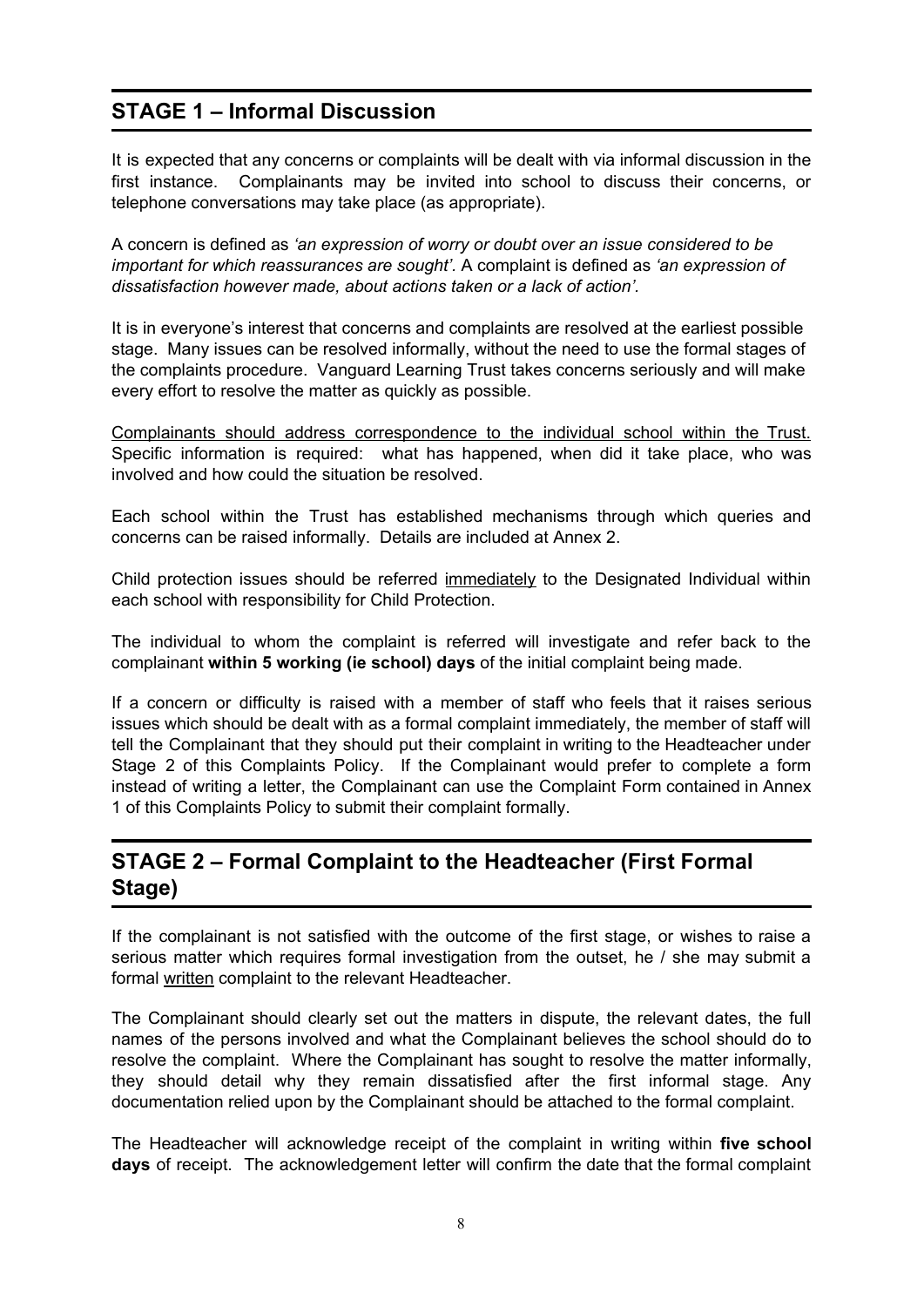was received, the action to be taken and the specified time limit.

The Headteacher will be provided with the records of the Stage 1 informal procedure (if applicable) within **five school days** of receipt of the formal complaint, and will then proceed to investigate the complaint. This will involve obtaining and considering all documentation held by the school which is relevant to the complaint. If further information is required from the Complainant, this may be requested from them over the telephone or in writing.

The Headteacher will speak to the persons who were involved in the matters raised by the Complainant. Students will only be spoken to with an independent member of staff present to support them. Where there is an issue about the conduct of a member of staff, that member of staff will be offered the option of having another member of staff present. Other members of staff will be spoken to alone. A written record of the conversation will be made, and the student or member of staff spoken to will be asked to read, sign and date the written record to confirm that it is accurate. In the case of students, the accompanying independent member of staff will also be asked to sign and date the record of the conversation.

In appropriate cases, the Headteacher may delegate the complaint to a member of the Senior Leadership Team (who has not otherwise been involved in the issue), or an independent person, to investigate the complaint with in accordance with the procedure outlined above.

If the Headteacher deems it to be appropriate in relation to the matters raised, the Complainant will be offered a meeting to discuss the issues raised. This may take place at the beginning of the investigation to clarify any matters which are unclear, or after the investigation has taken place with the aim of reaching an amicable resolution.

For complex complaints, involving an independent investigation, the school may need to agree an extension to the investigation period in order to properly establish the full facts surrounding the case. In all cases such an extension will be discussed and agreed with the complainant in advance.

Whilst all complaints will be handled with sensitivity and discretion, the school cannot guarantee to keep the nature of the complaint or the identity of any student confidential, as these details may need to be disclosed in order to allow the complaint to be fully investigated.

The Headteacher will write to the Complainant confirming the outcome of the investigation within **15 school days** from the date that the complaint was received. The letter will set out the individual matters raised by the Complainant, the findings made by the Headteacher during the course of the investigation, the decision he/she has reached, and any action taken or proposed, including details of any request made to those complained against to take particular actions to resolve the complaint

The letter will inform the Complainant that, if they are unsatisfied with the outcome of the Stage 2 investigation, they should write to the Clerk to the Local Governing Body within **5 school days** of receipt of the letter asking for their complaint and the Stage 2 investigation to be reviewed at a Complaint Panel Hearing under Stage 3 of this Complaints Policy.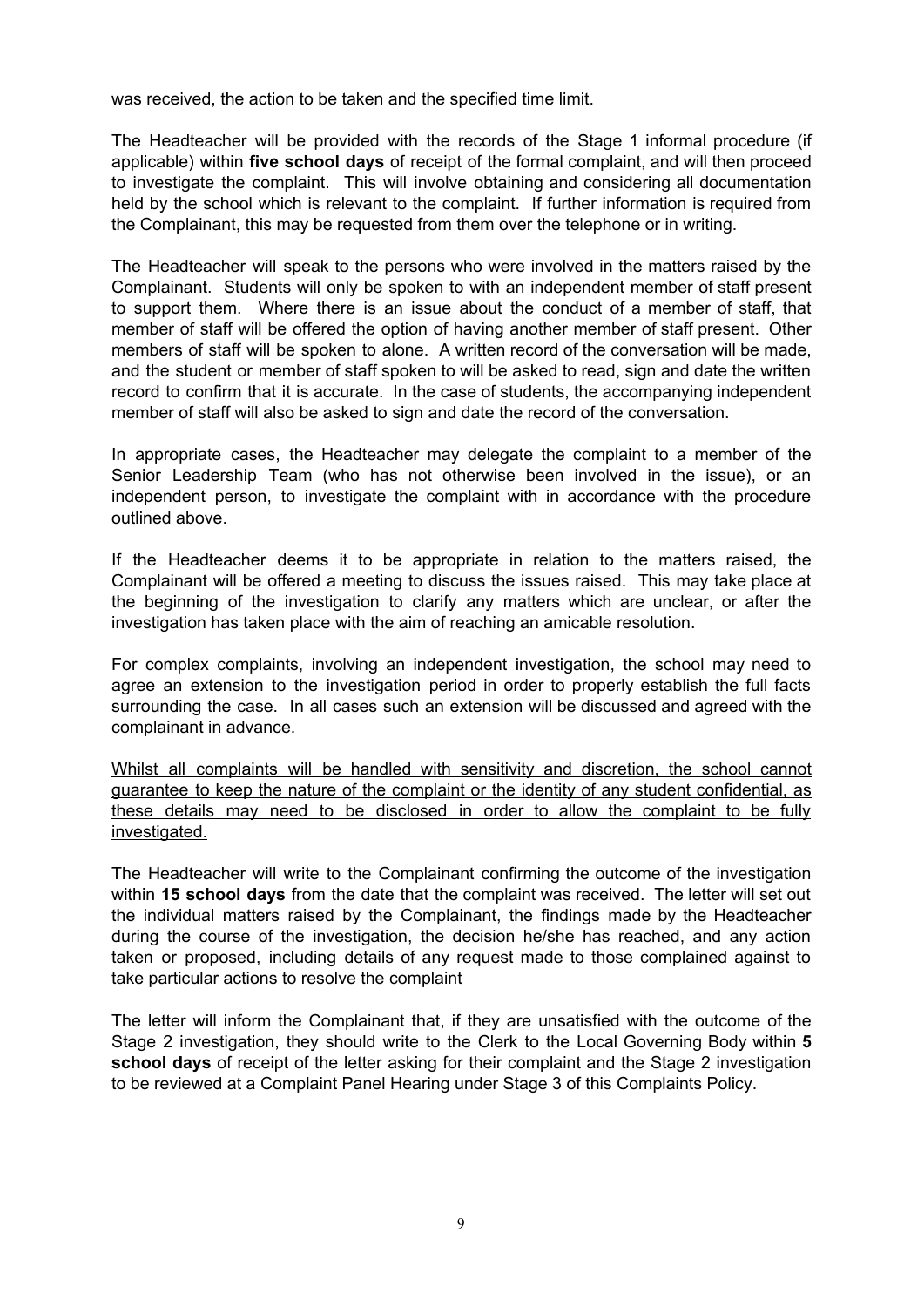### **Stage 3 - Appeal to the Full Local Governing Body / Board of Trustees**

If the Complainant is unsatisfied with the outcome of the review under Stage 2 of this Complaints Policy, the Complainant may write to the Clerk to the Local Governing Body (or Clerk to the Board of Trustees) within **five school days,** requesting a Complaint Panel Hearing.

The Complainant should not repeat the matters raised in their original letter or attach documentation already provided, but should clearly set out how and why the Complainant does not accept the findings made under Stage 2.

The Clerk will review the documentation and may recommend to the Chair of the next stage that the complaint is not grounds for escalation. If agreed, a letter will be written to the complainant by the Clerk outlining why the complaint will not be considered at the next stage.

The Clerk will acknowledge receipt of the complaint **within 5 working (ie school) days** of receipt of the letter.

Within a **further 15 working (ie school) days**, the Clerk will convene a Complaints Panel consisting of three people to consider the complaint. None of the three Complaints Panel members will have been involved in the matter which gave rise to the complaint, have been involved in dealing with the complaint previously or have any detailed prior knowledge of the complaint. Two of the Complaint Panel members may (but do not have to) be members of the Local Governing Body. The third Complaint Panel member will be independent of the management and running of both the individual school in question and the Trust more widely, i.e. they will not be a member of staff or a Governor, and will not be linked to the Trust in another way, for example as a parent of a student at any school within the Trust.

After selecting the Complaint Panel members, the Clerk will write to the Complainant informing them of the names of the Complaint Panel members. If the Complainant objects to any of the named persons being appointed to the Complaint Panel, they should notify the Clerk to the Local Governing Body within **three school days** of receipt of the letter**.** Fair consideration will be given to any bona fide objection to a particular member of the Complaint Panel.

The Panel will nominate one of their number to act as Chair.

The Complainant will be invited to attend the Complaint Panel Hearing, and may be accompanied by another person. For the avoidance of doubt, the Complainant's supporter will be present for moral support only and will not play any part in the proceedings, unless invited to do so by the Chair of the Complaint Panel, entirely at his or her discretion and for a good reason. The Complaint Panel Hearing is **not** a legal hearing and it is not appropriate for either the Complainant or the school to be legally represented.

The school will be represented at the Complaint Panel Hearing by the person who dealt with the complaint under Stage 2, which will usually be the Headteacher. This person will be referred to as the "School's Representative" for the purposes of **Stage 3**.

The Complaint Panel Hearing will be minuted by the Clerk to the Complaint Panel, who will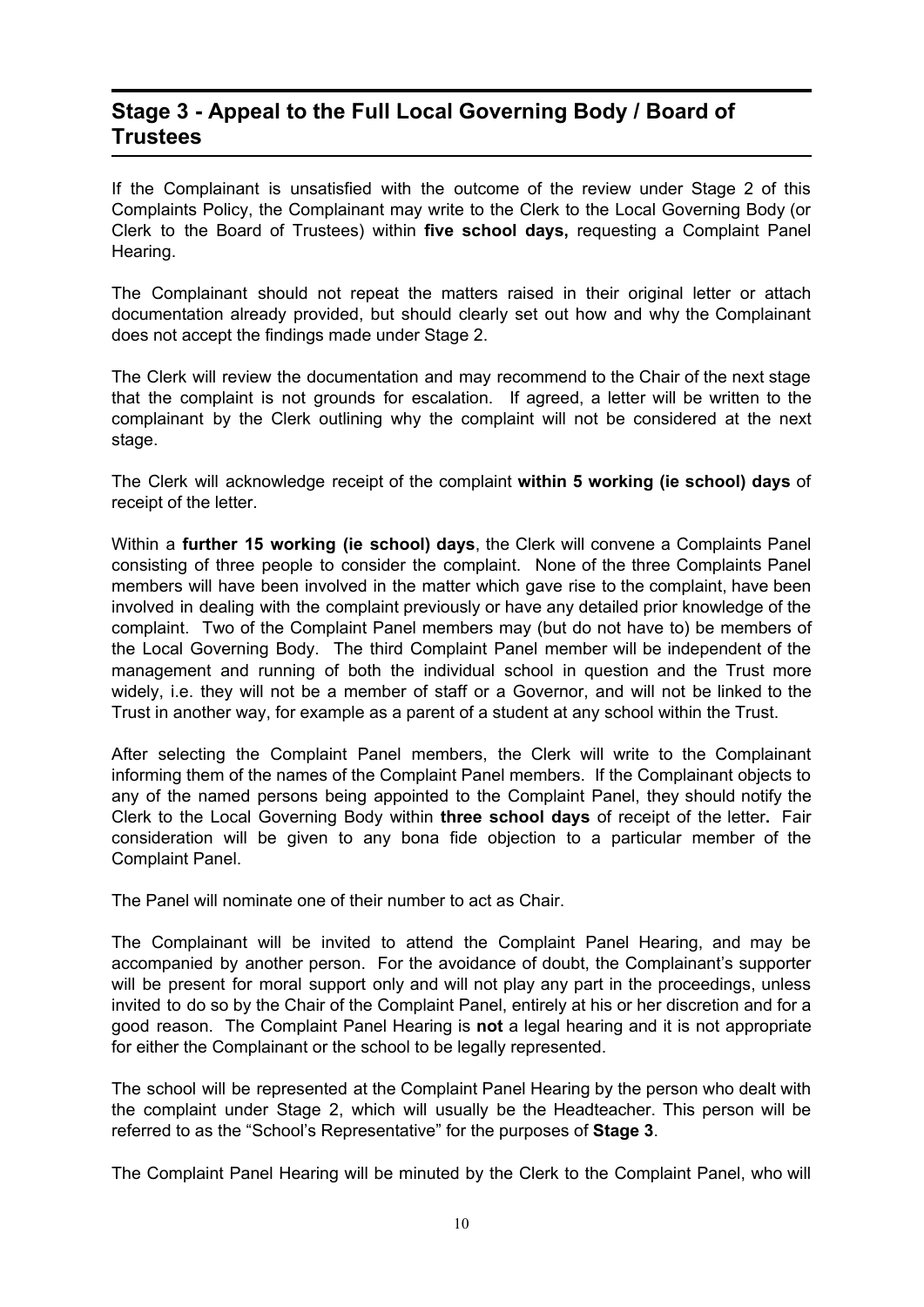usually be the Clerk to the Local Governing Body / Board of Trustees.

The Clerk to the Local Governing Body will liaise with the Complaint Panel, the Complainant and the School's Representative to agree a mutually convenient date for the Complaint Panel Hearing, which will usually take place within **twenty school days** of receipt of the Complainant's original request, unless there are exceptional circumstances.

Annex 3 sets out the detailed processes that the Complaints Appeal panel will follow, as well as the roles and responsibilities of various individuals involved.

The Clerk will forward a copy of all paperwork relating to the complaint (consisting of the record of the Stage 1 informal procedure (if applicable), the original letter of complaint or Complaint Form, any documentation provided by the Complainant with their complaint, all investigation records under Stage 2 with the letter of outcome and the Complainant's letter requesting a Complaint Panel Hearing and accompanying documents) to the Complainant, the School's Representative and the three Complaint Panel members at least five days before the Complaint Panel Hearing.

The names of individuals other than the Complainant, the Complainant's family, members of the school's staff and Governors, will be redacted and replaced with a letter relevant to that particular individual (for example "Jane Brown" will be replaced with "A" throughout, "John Jones" will be replaced with B throughout) unless they have provided their written consent for their name to be disclosed.

If the Complainant wishes the Complaint Panel to consider any additional information (including the account of a witness), they should forward this documentation to the Clerk to arrive **at least five school days** before the Complaint Panel Hearing, to enable the Clerk to forward it to the School's Representative and the Complaint Panel members.

The Chair and Clerk will review the paperwork prior to the Complaint Panel Hearing to identify which points have been agreed eg. there is consensus between both parties and which areas have not been resolved.

At the beginning of the meeting, the Chair will agree with the Complainant and school representative the focus of the meeting based on his/her review of the paperwork with the Clerk. In order to do this, the Chair will summarise which points he/she believes are agreed and which areas need to be presented on by each party.

The Chair of the Complaint Panel will decide, at his or her absolute discretion, which witnesses will be permitted to attend the Complaint Panel Hearing to give a verbal statement rather than relying on a written statement or record of meeting which have been signed by the witness.

Witnesses under the age of eighteen other than the Complainant's own family will only be allowed to attend the Complaint Panel Hearing at the discretion of the Chair of the Complaint Panel, and then only if they are accompanied by one of their parents or carers. Any written accounts provided by the Complainant relating to witnesses under the age of eighteen must be signed and dated by the witness **and** one of the witness' parents or carers.

Members of school staff involved in the matters which gave rise to the complaint will usually have provided a signed written account or have signed a note of a meeting during the previous stages, which will be forwarded to all parties with the other complaint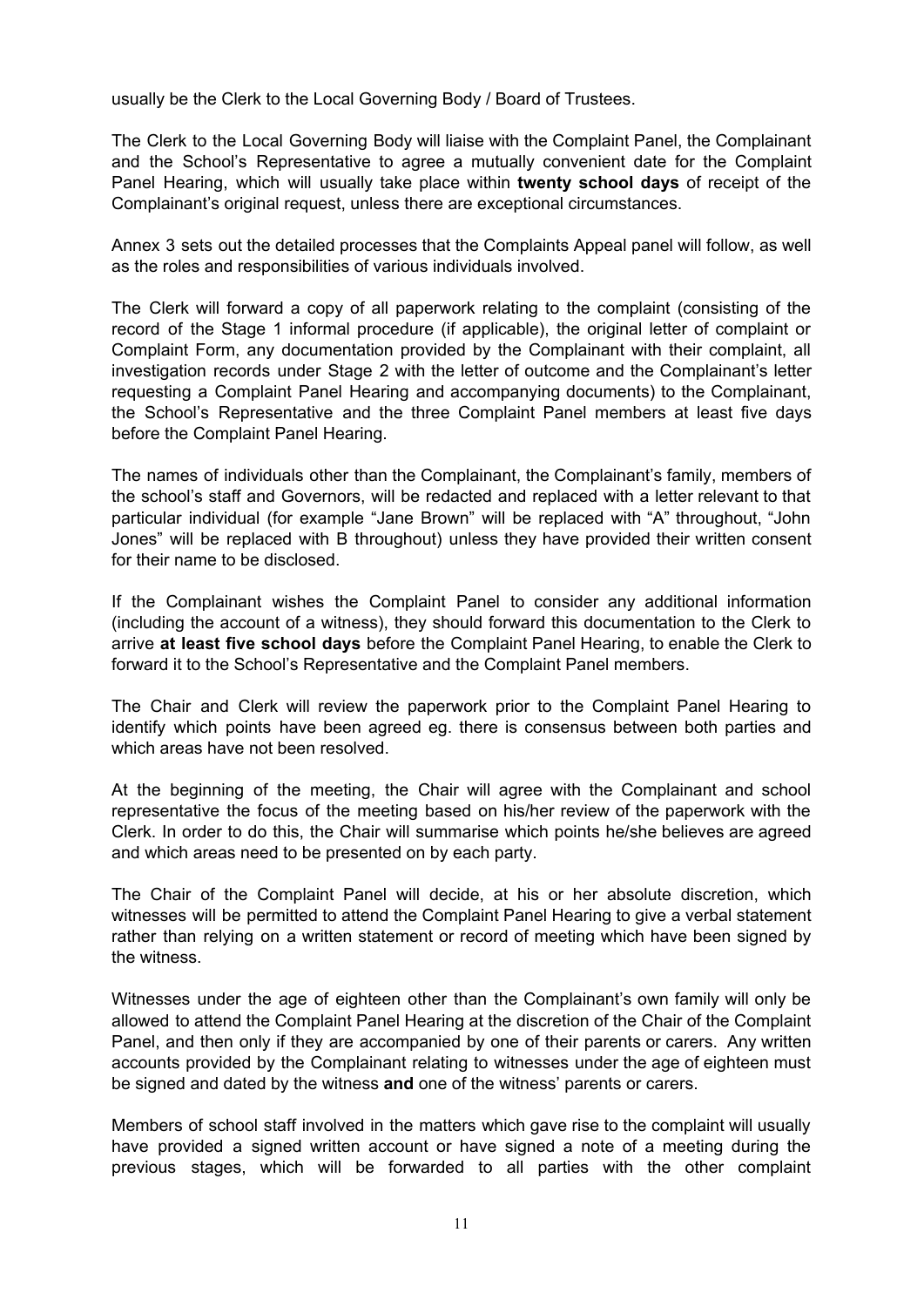documentation in the usual way. Members of staff will not usually be required to attend the Complaint Panel Hearing to give a verbal statement unless their conduct is in issue or their account is contentious and the rules of natural justice dictate that the Complainant should be allowed to ask that member of staff questions.

#### **Notification of the Complaint Panel's Decision**

The Clerk to the Complaints Panel will write within **five school days** of the Complaint Panel Hearing to the:

- Complainant;
- the School's Representative;
- Any person complained about;

The letter will identify each of the issues complained about, summarise how the Complaint Panel Hearing proceeded, and confirm each of the Complaint Panel's findings of fact and recommendations, if any, with reasons. The letter will also confirm that, if the Complainant believes that this Complaints Policy does not comply with the Regulations, or that the school has not followed the procedure outlined in this Complaints Policy, the Complainant may refer their complaint to the Department for Education for further consideration.

The Clerk will also ensure that a copy of the Complaint Panel's findings and recommendations are made available on the Academy's premises for inspection by the Trust, the Local Governing Body and the Headteacher.

### **Next Steps**

If the complainant believes the school did not handle their complaint in accordance with the published complaints procedure or they acted unlawfully or unreasonably in the exercise of their duties under education law, they can contact the Department for Education after they have completed **Stage 3**.

The Department for Education will not normally reinvestigate the substance of complaints or overturn any decisions made by the school. They will consider whether the school has adhered to education legislation and any statutory policies connected with the complaint. The complainant can refer their complaint to the Department for Education online at: [www.education.gov.uk/contactus](http://www.education.gov.uk/contactus), by telephone on: 0370 000 2288 or by writing to:

Department for Education Piccadilly Gate Store Street Manchester M1 2WD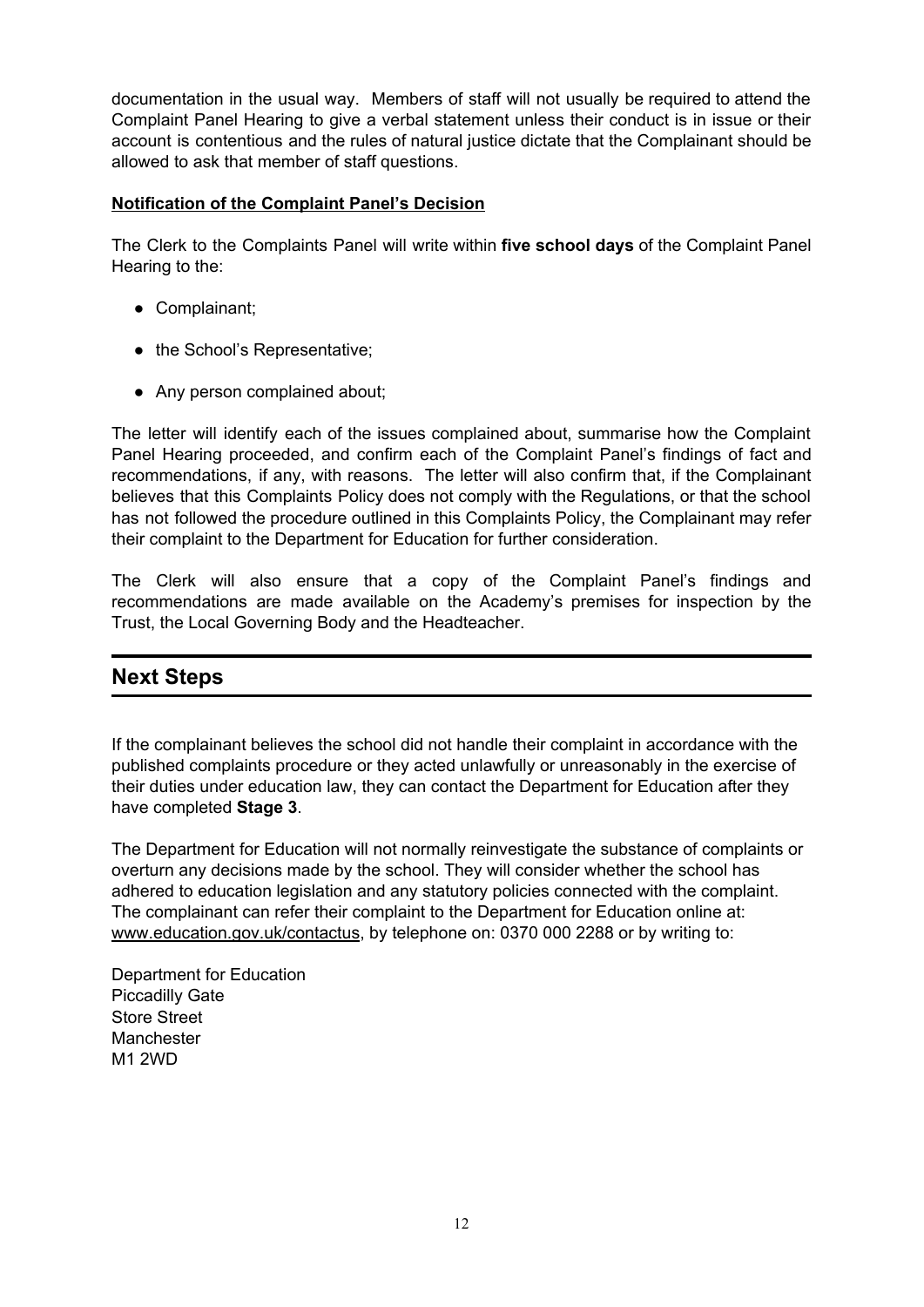### **14. Reviews and Publication**

This Complaints Policy has been ratified by Board of Trustees, and will be reviewed every 3 years. It is published on each school's website, on the Trust website and a hard copy will be provided to parents and students on request.

#### **Approval / Revision History**

#### **Post Multi Academy Trust revision history:**

| <b>Revision</b><br>date | By                                                             | <b>Summary of Changes Made</b>                                                                             |
|-------------------------|----------------------------------------------------------------|------------------------------------------------------------------------------------------------------------|
| March 2015              | <b>Vyners School HR</b><br><b>Committee February</b><br>2013   | First issue.                                                                                               |
| June 2015               | <b>Vyners School</b><br>Resources<br>Committee February<br>203 | Inclusion of para on vexatious / unreasonable<br>complaints. Inclusion of new formal stage                 |
| June 2015               | <b>Ryefield LGB</b>                                            | <b>First issue</b>                                                                                         |
| <b>July 2015</b>        | <b>VLT</b> Board of<br><b>Trustees</b>                         | Post MAT revisions. Policy Agreed                                                                          |
| <b>July 2018</b>        | <b>VLT</b> Board of<br><b>Trustees</b>                         | Major policy revision, to largely adopt existing Ruislip<br>High Complaints Policy. Change of company name |
| February<br>2019        | <b>VLT</b> Board of<br><b>Trustees</b>                         | Clarification of the timescales to convene a Complaints<br>panel under stage 4 of the process              |
| May<br>2019             | <b>VLT</b> Board of<br><b>Trustees</b>                         | One stage removed and some final alterations                                                               |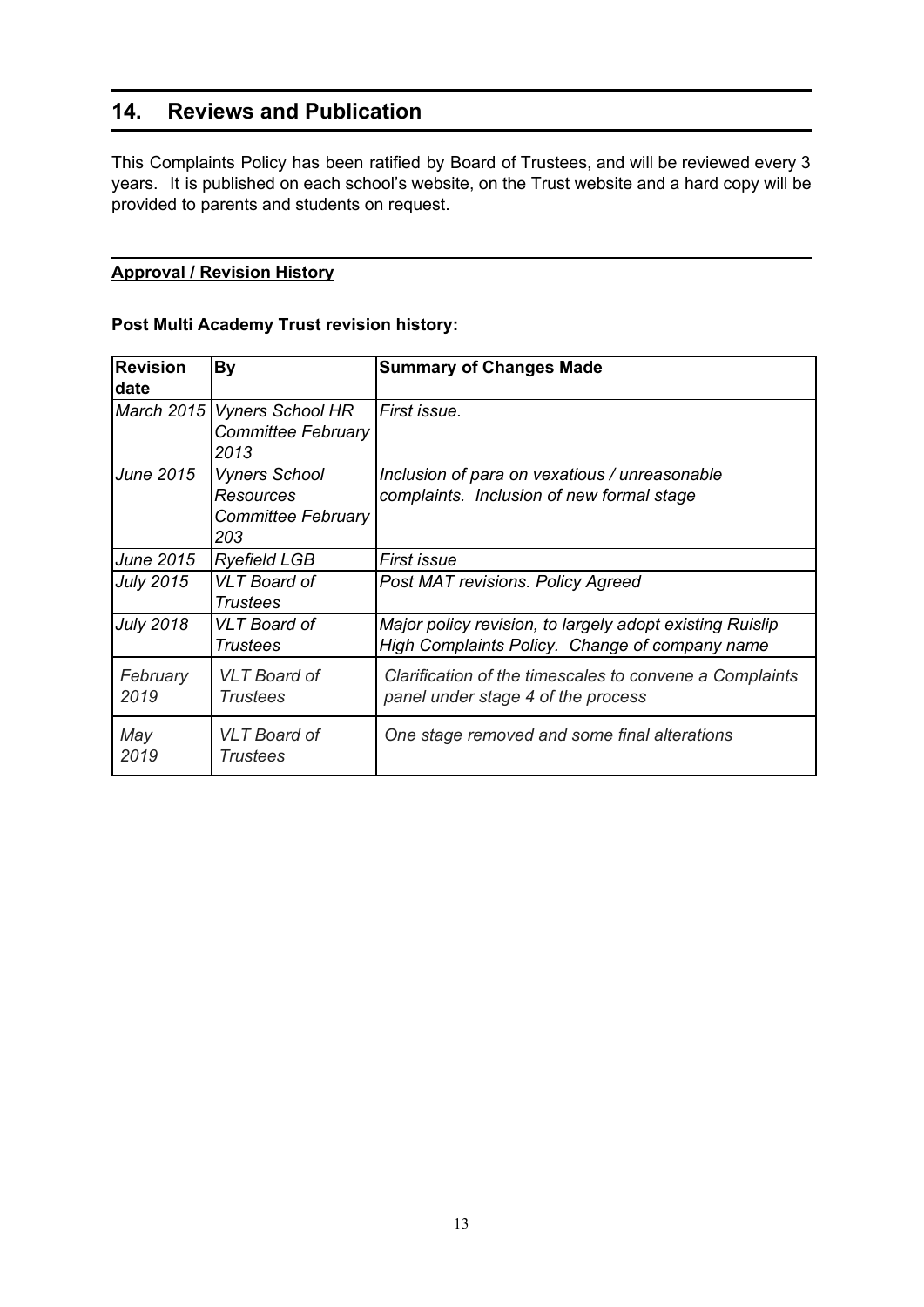# **Annex 1 – Formal Complaint Form**

**Please complete and return to the individual school who will acknowledge receipt and explain what action will be taken.**

| Your Name:                                                                                                                                      | Student's Name:                    |  |  |  |
|-------------------------------------------------------------------------------------------------------------------------------------------------|------------------------------------|--|--|--|
| School attended:                                                                                                                                |                                    |  |  |  |
| Your Relationship to Student:                                                                                                                   | Student's DOB and Form / Tutorial: |  |  |  |
| <b>Address and Postcode:</b>                                                                                                                    | Daytime Telephone Number:          |  |  |  |
|                                                                                                                                                 | <b>Evening Telephone Number:</b>   |  |  |  |
| Full details of complaint (including the names of all persons involved and the dates of<br>incidents referred to):                              |                                    |  |  |  |
| What action, if any, have you already taken to try and resolve your complaint (for example,<br>who did you speak to and what was the response)? |                                    |  |  |  |
| What actions do you feel might resolve the problem at this stage?                                                                               |                                    |  |  |  |
| Are you attaching any paperwork? If so, please give details.                                                                                    |                                    |  |  |  |
| Signature:                                                                                                                                      | Date:                              |  |  |  |
| For Official Use:                                                                                                                               |                                    |  |  |  |
| Date Acknowledgement Sent:                                                                                                                      |                                    |  |  |  |
| Name of Person Complaint Referred To:                                                                                                           |                                    |  |  |  |
| Signature:                                                                                                                                      | Date:                              |  |  |  |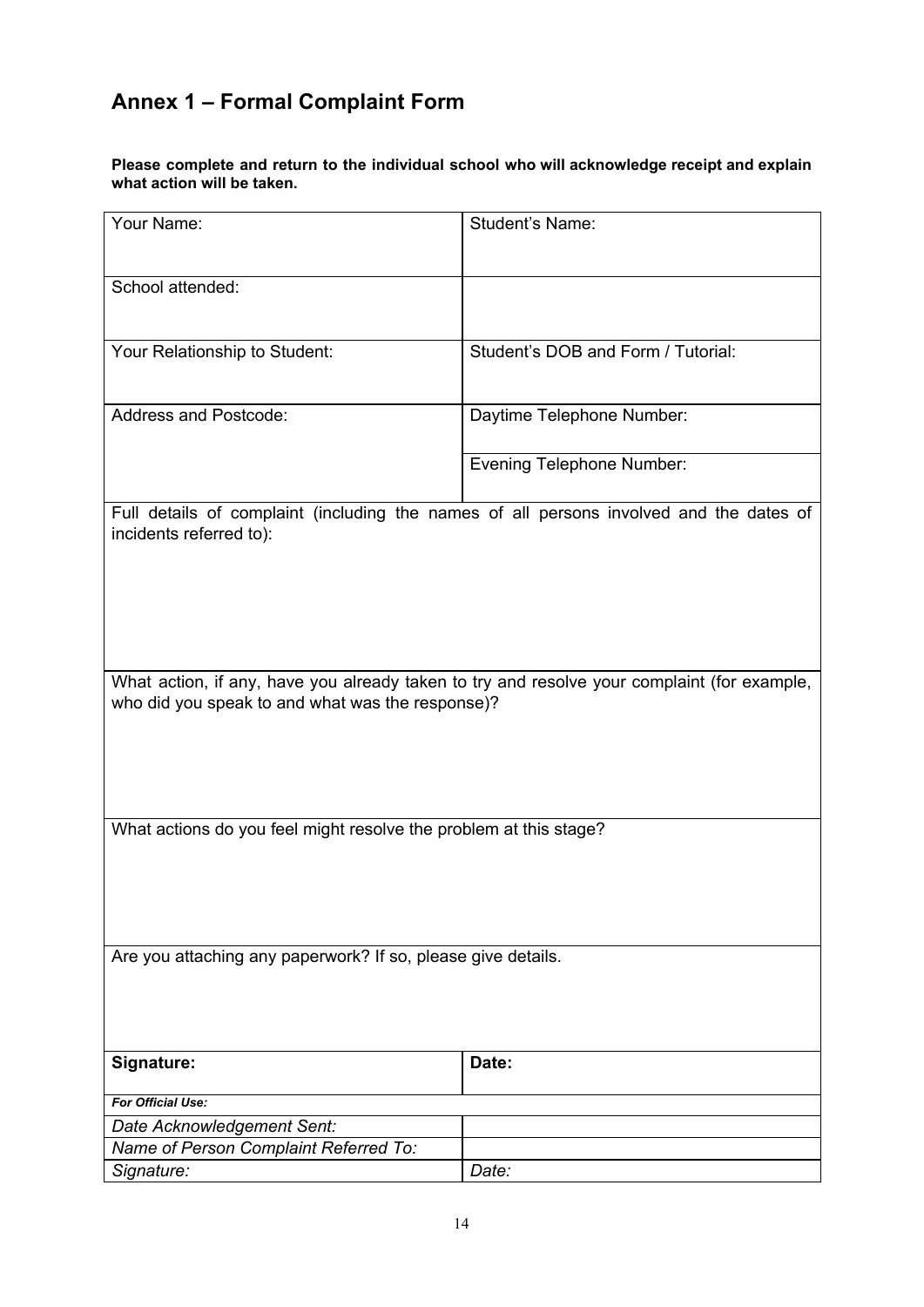# **ANNEX 2 – Raising issues and concerns within individual schools**

All schools within the Trust encourage stakeholder to raise issues informally at the earliest opportunity.

Your concern / complaint should be directed as follows:

#### **Vyners School**

| Concerns over pastoral / curriculum<br><i>issues</i>                                                                                      | Relevant subject teacher or form tutor                                        |
|-------------------------------------------------------------------------------------------------------------------------------------------|-------------------------------------------------------------------------------|
| Concerns over behaviour sanctions                                                                                                         | Member of staff who issues the<br>consequence or the relevant Year<br>Leader. |
| Issues regarding a form tutor or subject<br>teacher                                                                                       | Year Leader / Subject Leader                                                  |
| Concerns relating to a Year Leader /<br>Subject Leader                                                                                    | Deputy Headteacher                                                            |
| Matters concerns the administrative<br>running of the school                                                                              | <b>Business Manager</b>                                                       |
| Concerns relating to a member of the<br>Senior Leadership Team (ie Deputy<br>Headteachers, Assistant Headteachers<br>or Business Manager) | Headteacher                                                                   |
| Concerns relating to the Headteacher                                                                                                      | Chair of Local Governing Body                                                 |

### **Ryefield School**

| Concerns over pastoral / curriculum<br>issues                                                                  | Relevant class teacher               |
|----------------------------------------------------------------------------------------------------------------|--------------------------------------|
| Issues regarding a class teacher                                                                               | Year Leader                          |
| Concerns relating to a Year Leader                                                                             | Headteacher                          |
| Matters concerns the administrative<br>running of the school                                                   | Operations Manager or Headteacher    |
| Concerns relating to a member of the<br>Senior Leadership Team (ie Deputy or<br><b>Assistant Headteachers)</b> | Headteacher                          |
| Concerns relating to the Headteacher                                                                           | <b>Chair of Local Governing Body</b> |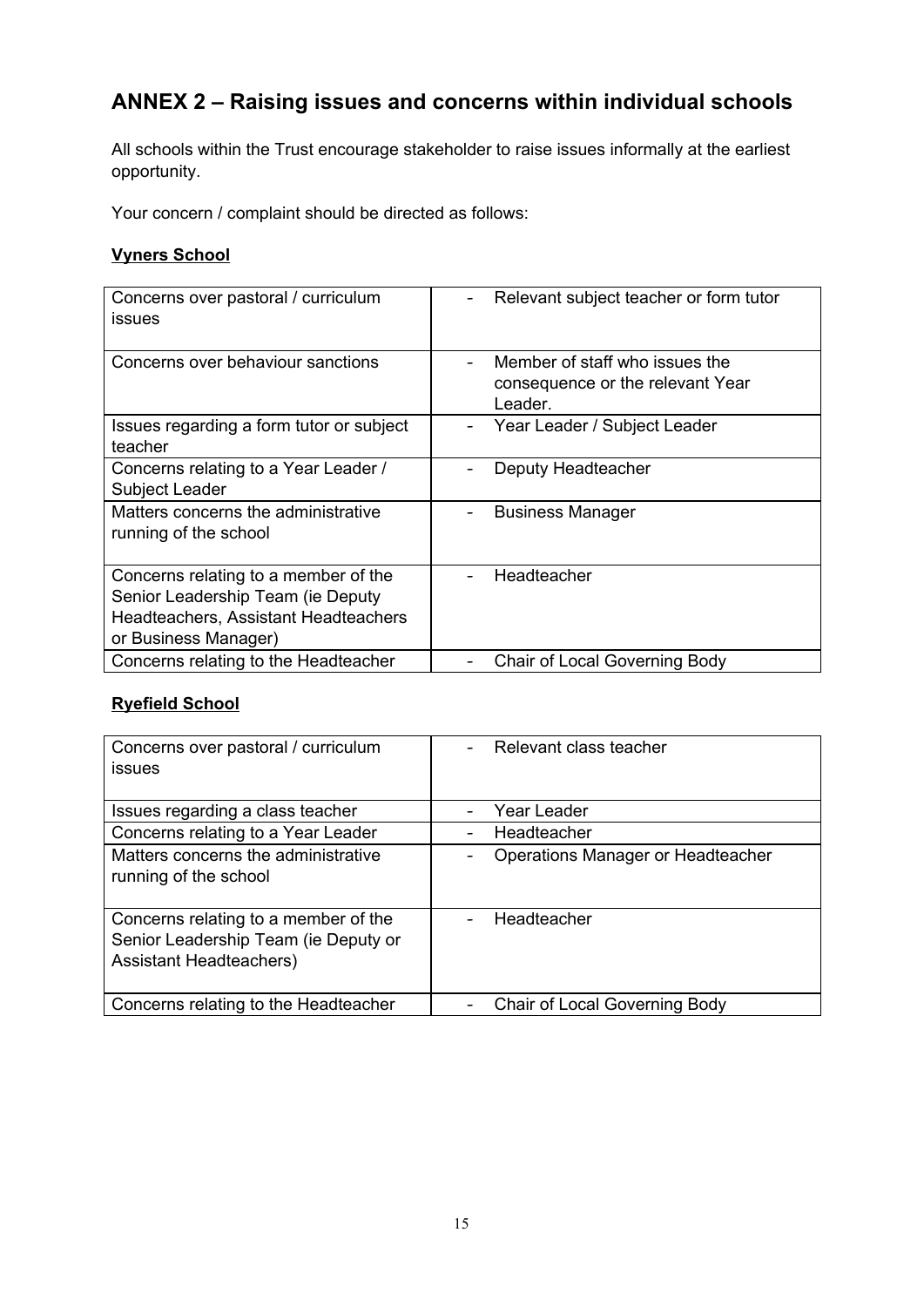#### **Ruislip High School**

| Concerns over pastoral / curriculum<br>issues | Relevant subject teacher or tutor       |
|-----------------------------------------------|-----------------------------------------|
|                                               |                                         |
| Concerns over behaviour sanctions             | Member of staff who issued the sanction |
|                                               | or relevant Head of Year                |
| Issues regarding a form tutor or subject      | Head of Year or Subject Leader          |
| teacher                                       |                                         |
| Concerns relating to a Year Leader /          | Relevant senior leader (line manager of |
| Subject Leader                                | the middle leader)                      |
| Matters concerns the administrative           | HR and Data Manager                     |
| running of the school                         |                                         |
|                                               |                                         |
| Concerns relating to a member of the          | Headteacher                             |
| Senior Leadership Team (ie Deputy             |                                         |
| Headteachers, Assistant Headteachers          |                                         |
| or Business Manager)                          |                                         |
| Concerns relating to the Headteacher          | Chair of Local Governing Body           |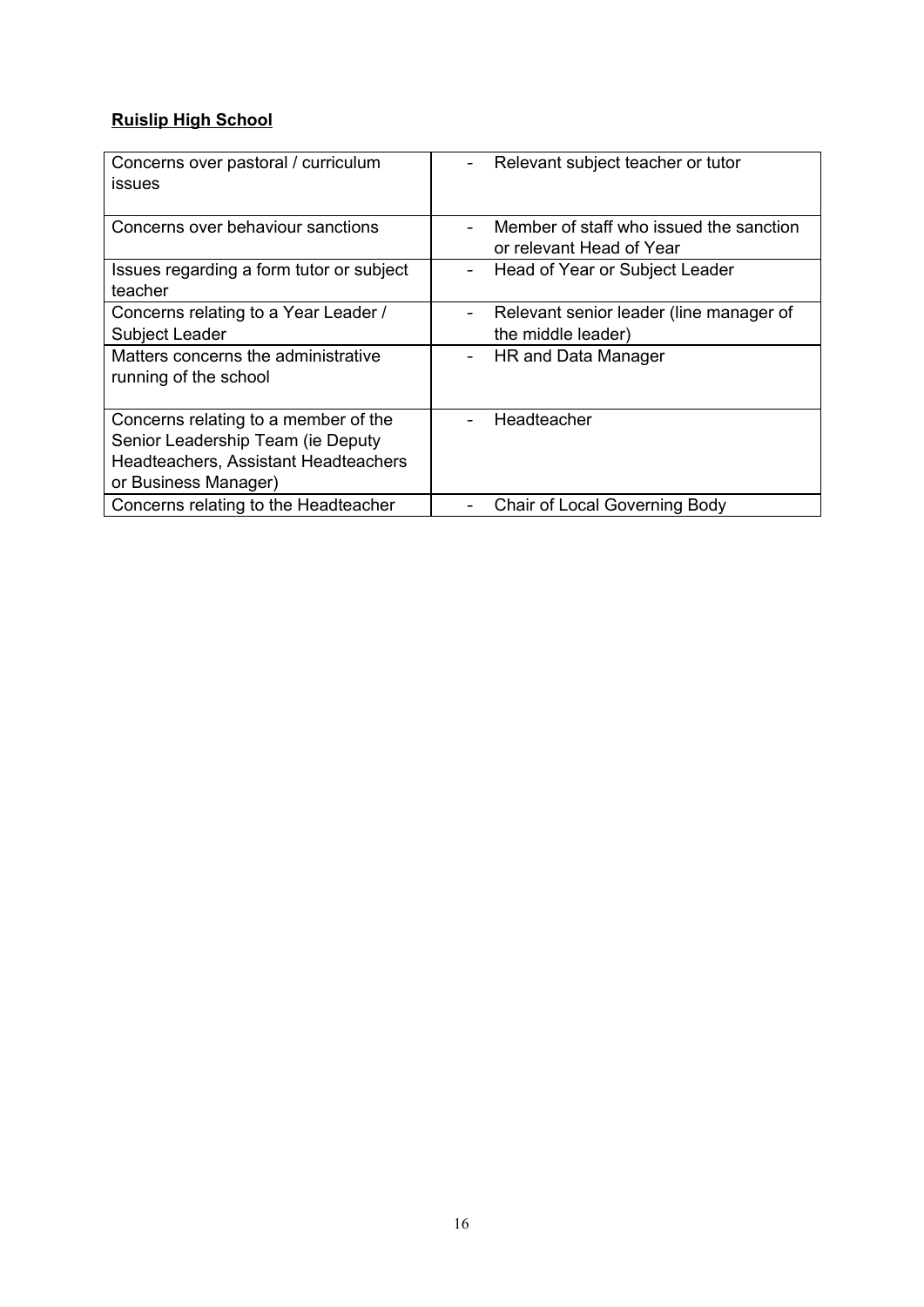### **ANNEX 3 – Procedure for Handling Appeals to the Local Governing Body / Board of Trustees**

The Complaint Panel Hearing will be conducted as follows:

- The Clerk to the Complaint Panel will greet the Complainant, the Complainant's supporter and the School's Representative and welcome them into the room where the Complaint Panel has convened (any witnesses will remain outside of the room until they are called in to give their account);
- The Chair will agree with the Complainant and the school representative which points are agreed on and which needs to be the focus of each party's case;
- The Complainant will be invited by the Complaint Panel to give an account of their complaint;
- The School's Representative will be invited to ask the Complainant questions, if any;
- The Complaint Panel will ask the Complainant questions, if any;
- At the discretion of the Chair of the Complaint Panel, the Complainant's first witness will be invited into the room to give an account of what they saw or know;
- The School's Representative will be invited to ask the Complainant's witness questions, if any;
- The Complaint Panel will ask the Complainant's witness questions, if any;
- The Complainant's witness will be asked to leave the room;
- If the Complainant has any further relevant witnesses, at the discretion of the Chair of the Complaint Panel, they will be invited into the room individually to provide their accounts and be questioned as outlined above;
- The Academy's Representative will be invited by the Complaint Panel to respond to the complaint and make representations on behalf of the school;
- The Complainant will be invited to ask the School's Representative questions, if any;
- The Complaint Panel will ask the School's Representative questions, if any;
- At the discretion of the Chair of the Complaint Panel, the school's relevant first witness will be invited into the room to give an account or what they saw or know;
- The Complainant will be invited to ask the school's witness questions, if any;
- The Complaint Panel will ask the school's witness questions, if any;
- The school's witness will be asked to leave the room;
- If the school has any further relevant witnesses, at the discretion of the Chair of the Complaint Panel, they will be invited into the room individually to provide their accounts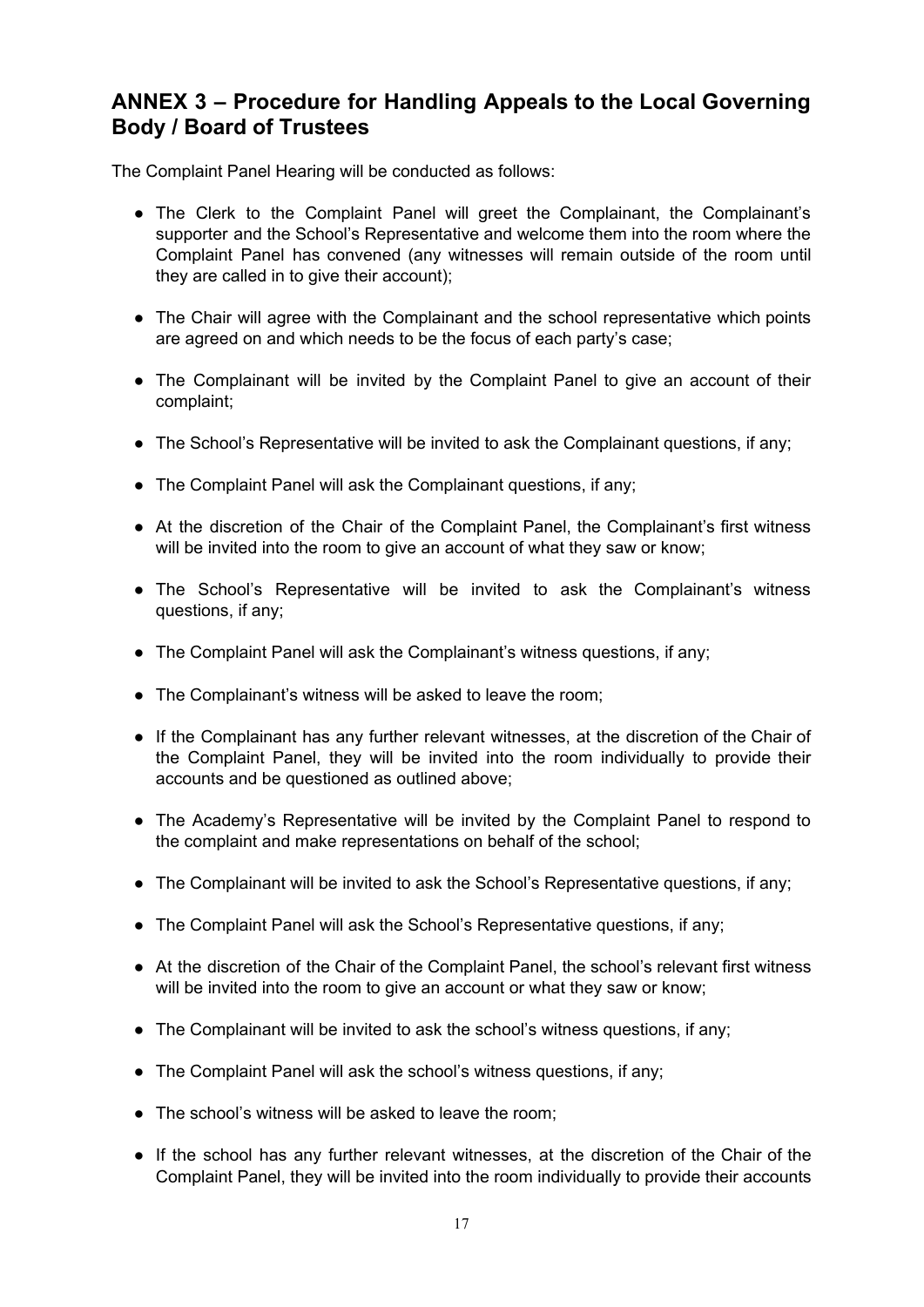and be questioned, as outlined above;

- The Complainant will be invited by the Complaint Panel to summarise their complaint;
- The School's Representative will be invited by the Complaint Panel to summarise their response to the complaint and the school's stance;
- The Complaint Panel Hearing will conclude and the Complainant and the School's Representative will be asked to leave.

#### **Factors for the Complaint Panel to Consider**

- It is important that the Complaint Panel Hearing is independent and impartial, and that it is seen to be so. No person may sit on the Complaint Panel if they have had a prior involvement in the matters which gave rise to the complaint, in dealing with the complaint in the previous stages, or have a prior detailed knowledge of the complaint;
- The aim of the Complaint Panel Hearing, which must be held in private, will always be to resolve the complaint and achieve reconciliation between the school and the Complainant. However, it has to be recognised that the Complainant may not be satisfied with the outcome if the Complaint Panel does not find wholly in their favour. It may only be possible to establish the facts and make recommendations which will satisfy the Complainant that his or her complaint has been taken seriously;
- An effective Complaint Panel will acknowledge that many Complainants feel nervous and inhibited in a formal setting. Parents often feel emotional when discussing an issue that affects their child. The Chair of the Complaint Panel will ensure that the Complaint Panel Hearing is as welcoming as possible, while ensuring that it is procedurally fair to all parties. The layout of the room will set the tone and care is needed to ensure the setting is informal and not substantially adversarial;
- Extra care needs to be taken when the Complainant is a child, or there are child witnesses present. Care should be taken to ensure that the child does not feel intimidated. The Complaint Panel should be aware of the views of the child and give them equal consideration to those of the adults present. Where the child's parent is the Complainant, it would be helpful to give the parent the opportunity to suggest which parts of the hearing, if any, the child should attend, with the Chair retaining discretion;
- The Complaint Panel should ensure that they are familiar with the complaints procedure in advance of the Complaint Panel Hearing.

The Chair of the Complaint Panel will play a key part at the Complaint Panel Hearing, ensuring that:

- The remit of the Complaint Panel is explained to the parties and each party has the opportunity of making representations without undue interruption;
- All of the issues raised in the complaint are addressed;
- Key findings of fact are made, on a balance of probabilities ;
- All parties treat each other with respect and courtesy;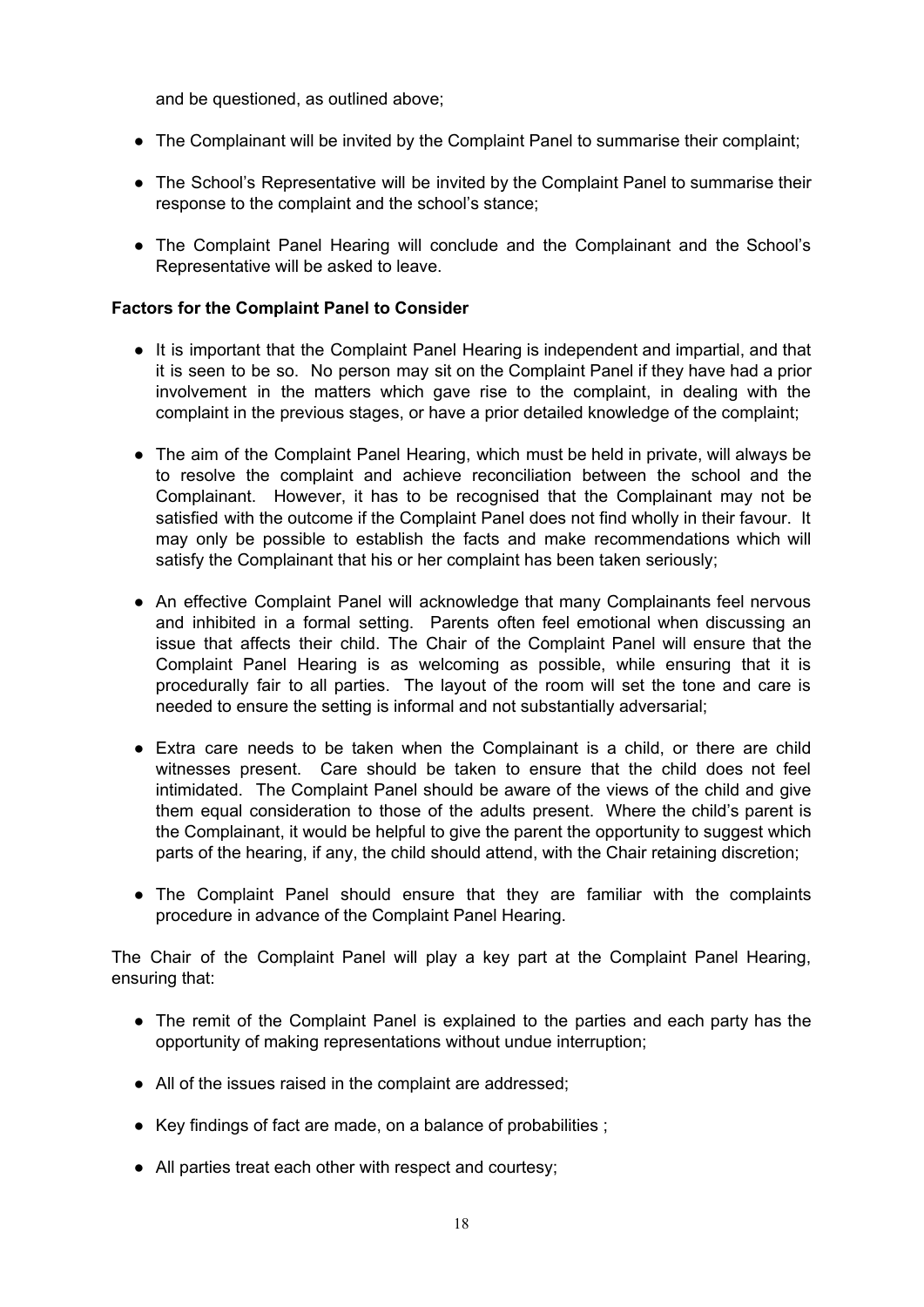- The Complaint Panel is open minded and acts independently of the school / Trust;
- No member of the Complaint Panel has a vested interest in the outcome of the proceedings;
- Each side is given the opportunity to state their case and ask questions;
- All written material is seen by all parties. If a new issue arises during the course of the Complaint Panel Hearing, it would be useful to give all parties the opportunity to consider and comment on it.

#### **The Complaint Panel's Decision**

The Complaint Panel will convene in private, either immediately after the Complaint Panel Hearing or on a subsequent date, and will consider all of the documentation and everything that they have heard at the Complainant Panel Hearing and make:

#### ● **Findings of Fact**

The Complaint Panel will decide which facts are established to be true, on a balance of probabilities (i.e. more likely than not). If a fact is not deemed relevant, the Complaint Panel will not consider it further. The Complaint Panel will make a written record of the facts that have been established, those which have not been established and those which are not relevant, with their reasons for making these findings. If the Complainant is not willing to share supporting information, eg. names of witnesses, to substantiate their complaint, then the Complaint Panel will have to decide what inferences can be drawn from the information. This should be commented on in the Panel's letter.

#### ● **Recommendations**

The Complaint Panel will consider the facts which they have established and will make recommendations based upon them. These recommendations may be aimed at achieving reconciliation between the parties (for example, a written apology), improving procedures or preventing a recurrence in the future. The Complaint Panel will keep a written record of their recommendations, with reasons.